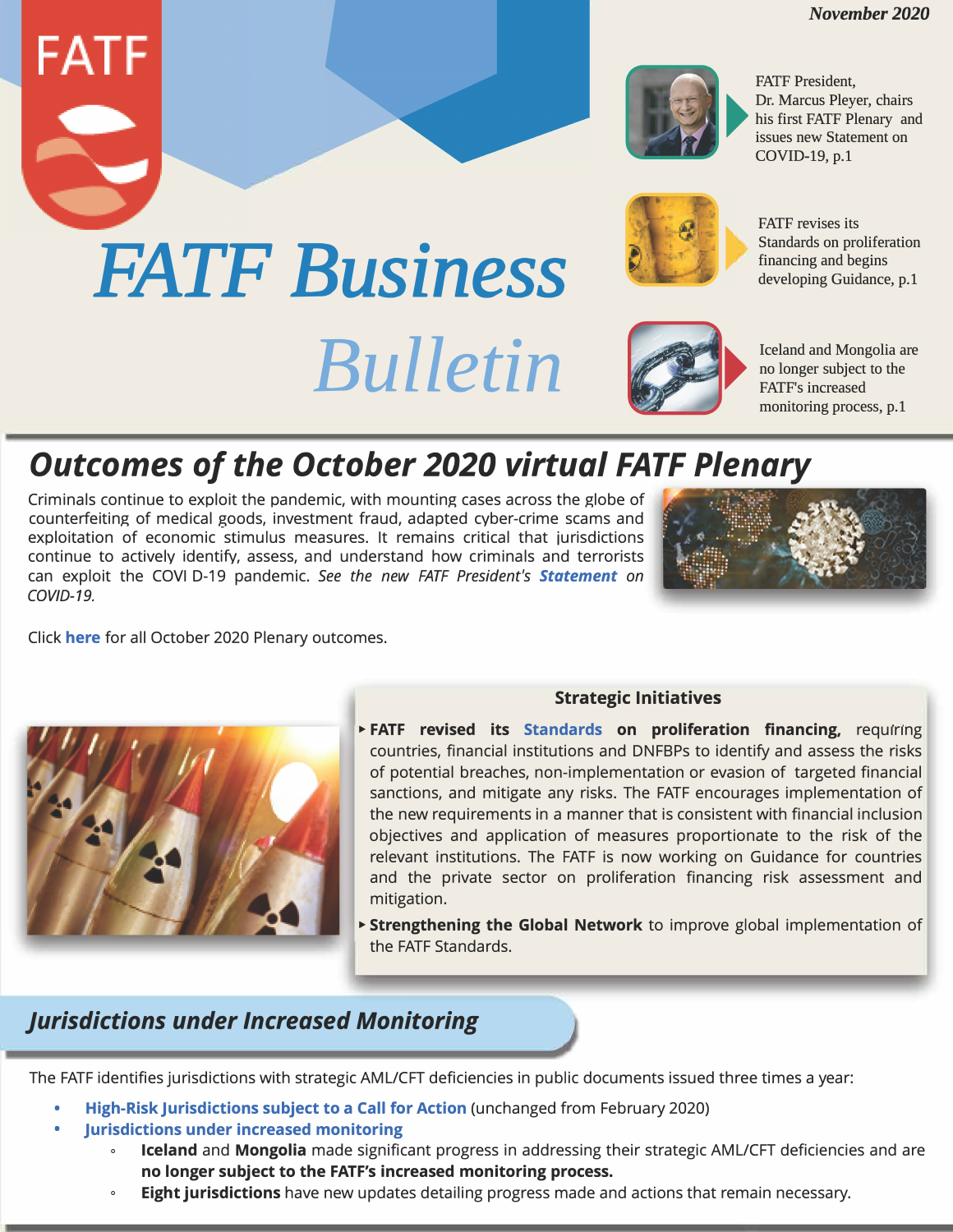### *Follow-up Process*

#### *Iceland achieved technical compliance re-ratings*

- The Plenary discussed the progress that Iceland has made since its mutual evaluation report was adopted (in 2018).
- The Plenary agreed to re-rate a number of FATF Recommendations to reflect the country's current level of technical compliance. Click **[here](http://www.fatf-gafi.org/publications/mutualevaluations/documents/fur-iceland-2020.html)** to read Iceland's second follow-up report.





# *Update on the Mutual Evaluation Process*

The FATF is committed to carrying out its work of assessing the effective implementation of its Standards. The FATF will continue conducting FATF mutual evaluations using a flexible approach, when crisis response measures limit or impede travel. The FATF agreed to objective criteria and procedures for handling mutual evaluations in a fair and consistent way while maintaining the quality of each assessment at a high standard.

Click **[here](http://www.fatf-gafi.org/calendar/assessmentcalendar/?hf=10&b=0&s=asc(document_lastmodifieddate)&table=1)** to access the Global Assessment calendar for the schedule of all upcoming assessments.

*Latest Overview on Assessments Conducted by FATF and FATF-style Regional Bodies (FSRBJ* 

Click **[here](http://www.fatf-gafi.org/publications/mutualevaluations/documents/assessment-ratings.html)** for the latest overview of the ratings that assessed countries obtained for effectiveness and technical compliance as a result of mutual evaluation and follow-up actions (last updated on 18 November 2020). These should be read in conjunction with the detailed mutual evaluation and follow-up reports, which are available on the **[FATF](http://www.fatf-gafi.org/home/)  [public website](http://www.fatf-gafi.org/home/).**